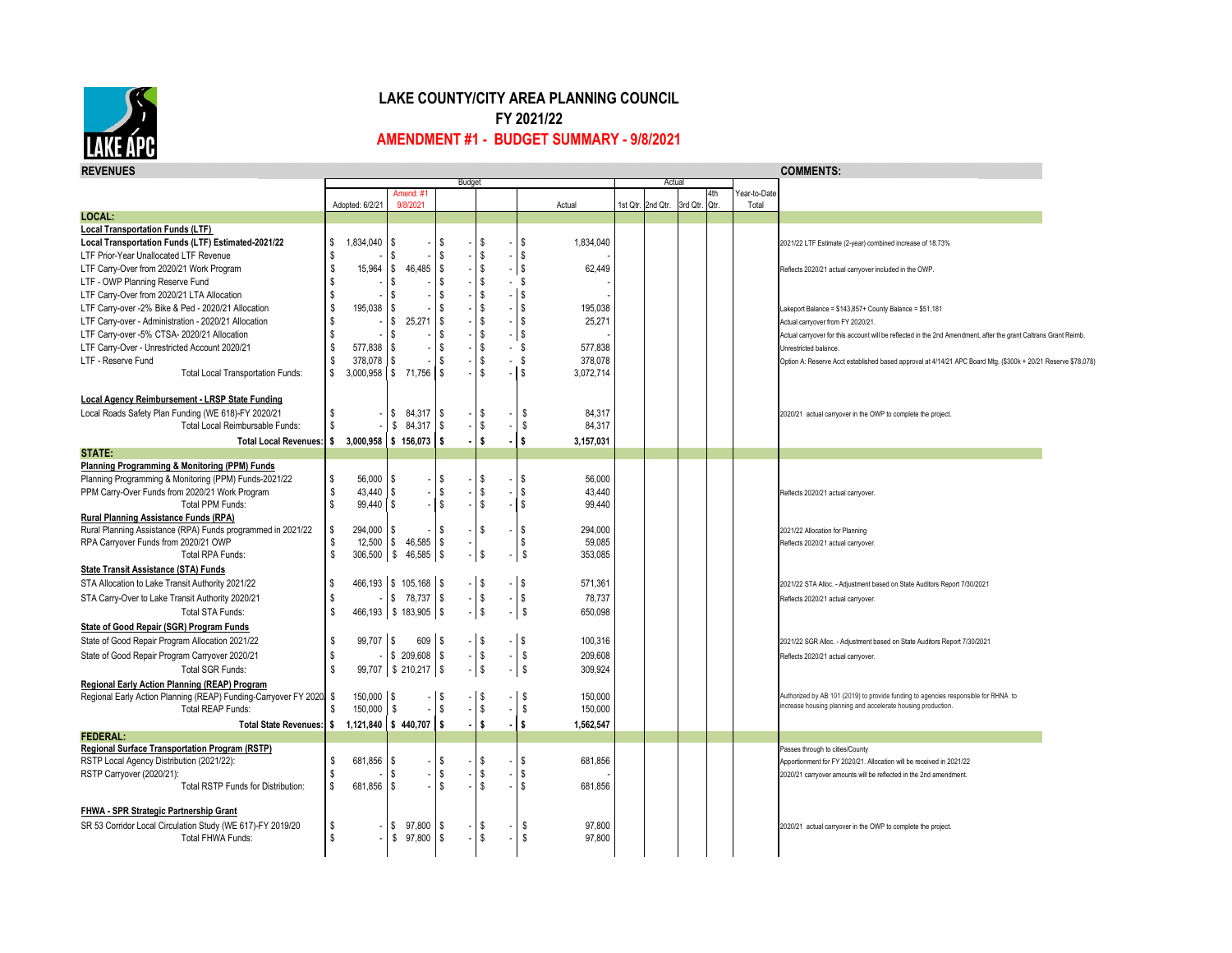| FTA - Sustainable Communities Grant                                     |                 |                               |  |     |                    |                                                                                                                      |
|-------------------------------------------------------------------------|-----------------|-------------------------------|--|-----|--------------------|----------------------------------------------------------------------------------------------------------------------|
| Transit Development Plan Update (WE 615)-FY 2021/22<br>Total FTA Funds: |                 | 103,580<br>\$103,580          |  |     | 103,580<br>103,580 | Grant award notification in June 2021. Grant funds have been amended into the OWP.                                   |
| 5311 Federal Funds - FFY 2021                                           | $406,458$ \$    |                               |  |     | 406,458            | FFY 2021-Regional Apportionment to LTA                                                                               |
| 5311 CARES Allocation - FY 2021/22                                      | 786.640   \$    |                               |  |     | 786,640            | (Phase 2) -Coronavirus Aid Relief and Economic Security Funding - Approved March 2020 - Pass through funding for LTA |
| 5311 (F) CARES Allocation - FY 2021/22                                  | 495,482 \$      |                               |  |     | 495,482            |                                                                                                                      |
| 5311 CRRSAA Allocation - FY 2021/22                                     | $.074.575$ \ \$ |                               |  |     | 1,074,575          | Coronavirus Response and Relief Supplemental Appropriations Act - Pass through funding to LTA                        |
| <b>Total Federal Revenues: \$</b>                                       |                 | $3.445.011$   \$ 201.380   \$ |  | . . | 3,646,391          |                                                                                                                      |
| <b>GRAND TOTAL REVENUES</b>                                             | 7,567,809       | \$798.160                     |  |     | 8,365,969          |                                                                                                                      |

| <b>ALLOCATIONS</b><br><b>COMMENTS:</b>                      |                                    |                               |               |                       |              |           |  |                                     |  |  |                       |                                                                                                     |
|-------------------------------------------------------------|------------------------------------|-------------------------------|---------------|-----------------------|--------------|-----------|--|-------------------------------------|--|--|-----------------------|-----------------------------------------------------------------------------------------------------|
|                                                             |                                    |                               | Budge         |                       |              |           |  | Actua                               |  |  |                       |                                                                                                     |
|                                                             | Adopted:                           | Amend: #1<br>9/8/2021         |               | Adjustment Adjustment | Estimated    | Actual    |  | 1st Qtr. 2nd Qtr. 3rd Qtr. 4th Qtr. |  |  | Year-to-Date<br>Total |                                                                                                     |
| LOCAL:                                                      |                                    |                               |               |                       |              |           |  |                                     |  |  |                       |                                                                                                     |
| <b>Local Transportation Funds (LTF)</b>                     |                                    |                               |               |                       |              |           |  |                                     |  |  |                       |                                                                                                     |
| Administration Breakdown:                                   |                                    |                               |               |                       |              |           |  |                                     |  |  |                       |                                                                                                     |
| DBC Contract Extension (July 1, 2021 to June 30, 2022)      | \$<br>558.412                      | S                             | l S           | -S                    | l S          | 558.412   |  |                                     |  |  |                       | APC & LTA Admin Contract Extension Approved 4/14/21.                                                |
| <b>Board Member Reimbursement for Meetings</b>              | $\mathbb S$<br>4,000               | S                             | l s           | s                     | l S          | 4,000     |  |                                     |  |  |                       | \$50 per diem reimbursement to board members for meeting attendance.                                |
| Training/Travel Expenses (uncontracted)                     | $\mathbb S$<br>$5,000$ $\sqrt{s}$  |                               | l s           | s                     | l s          | 5,000     |  |                                     |  |  |                       | Covers expenses for training/travel not included in contract or work program.                       |
| Lake County Auditor/Controller                              | s<br>$6,000$ \$                    |                               | l s           | s                     | l S          | 6,000     |  |                                     |  |  |                       | Accounting services by the County of Lake Auditor's Office                                          |
| <b>Fiscal Audit</b>                                         | $\mathbb S$<br>$11,000$ $\sqrt{s}$ |                               | l s           | s                     | l s          | 11,000    |  |                                     |  |  |                       | Annual requirement of TDA to audit LTF funds                                                        |
| Performance Audit                                           | $\mathcal{S}$<br>15,000            | S                             | S             | -S                    | l S          | 15,000    |  |                                     |  |  |                       | 2018/19, 2019/20 and 2020/21 Triennial Performance Audit scheduled this year.                       |
| Membership Dues -CalCOG, NARC, NSSR                         | s<br>8,000                         | l S                           | l S           | s                     | l S          | 8,000     |  |                                     |  |  |                       | Facilitates communication between COGs, local officials, state/federal agencies & public            |
| Contingency                                                 | s<br>6,000                         | s                             | S             | -S                    | l S          | 6,000     |  |                                     |  |  |                       | Unexpected costs beyond typical annual LTF expenses                                                 |
| <b>Total 2021/22 Administration Allocations</b>             | s<br>613,412                       | S                             | S             | S                     | <b>S</b>     | 613.412   |  |                                     |  |  |                       |                                                                                                     |
| LTF Carry-Over - Administration - 2020/21 Allocation        | \$                                 | 25,271<br>s.                  | l s           | <b>S</b>              | \$           | 25,271    |  |                                     |  |  |                       |                                                                                                     |
| <b>Bicycle and Pedestrian Reserve Fund</b>                  | \$<br>24.413                       | S                             | $\sqrt{3}$    | S                     | \$           | 24,413    |  |                                     |  |  |                       | 2% LTF Allocation for Bike and Pedestrian Purposes                                                  |
| LTF Carry-over -2% Bike & Ped - 2020/21 Allocation          | \$<br>195,038                      | l S                           | S.            | <b>S</b>              | \$           | 195,038   |  |                                     |  |  |                       | Lakeport Balance = \$143,857+ County Balance = \$51,181                                             |
| LTF 2021/22 Work Program Allocation                         | \$                                 | 142,096   \$ 100,000          | l \$          | <b>S</b>              | \$           | 242.096   |  |                                     |  |  |                       |                                                                                                     |
|                                                             | \$<br>$15,964$ \ \$                | 46,485                        | l s           | <b>S</b>              | \$           | 62,449    |  |                                     |  |  |                       | New OWP Planning Amount for FY 2021/22. OWP Amend increases request by \$100k                       |
| LTF Carry-Over from 2020/21 Work Program                    |                                    |                               |               |                       |              |           |  |                                     |  |  |                       | Reflects 2020/21 actual carryover.                                                                  |
| LTF (Article 4.5) 5% Allocation to CTSA - 2021/22           | \$<br>61,031                       | \$                            | S,            | S                     | s.           | 61,031    |  |                                     |  |  |                       | These funds will be allocated to Lake Links, CTSA for Lake County.                                  |
| LTF Carry-over -5% CTSA- 2020/21 Allocation                 | \$                                 | s.                            | l \$          | \$                    | l\$          |           |  |                                     |  |  |                       |                                                                                                     |
| LTF Allocation to Lake Transit Authority 2021/22            | \$<br>901,386                      |                               | $\mathsf{\$}$ | l \$                  | l \$         | 901,386   |  |                                     |  |  |                       | FY 2021/22 Transit Allocation                                                                       |
| LTF Carry-Over from 2020/21 LTA Allocation                  | \$                                 | Ŝ.                            | $\mathbf{s}$  | \$                    | l \$         |           |  |                                     |  |  |                       | No expected carryover from FY 2020/21                                                               |
| <b>LTF Reserve Accounts</b>                                 |                                    |                               |               |                       |              |           |  |                                     |  |  |                       |                                                                                                     |
| LTF 5% Reserve Allocation - 2021/22                         | \$<br>91,702                       | l S                           | <b>\$</b>     | -S                    | $-$ \$       | 91.702    |  |                                     |  |  |                       | LTF Policy approved in June 2019 - Allocated 5% to LTF Reserve Fund                                 |
| LTF Carry-Over - Unrestricted Account 2020/21               | \$                                 | $577,838$ \ \$ (100,000) \ \$ |               | \$                    | $-$ \$       | 477,838   |  |                                     |  |  |                       | Unrestricted balance. Additional \$100k allocation to OWP deducted. Will not affect LTA Allocation. |
| LTF - RESERVE FUND                                          | \$<br>378,078                      | s.                            | <b>S</b>      | l \$                  | $-$ \$       | 378,078   |  |                                     |  |  |                       | Reserve Account established based previous discussion and approval at 4/14/21 APC Board Meeting.    |
| <b>Total LTF Allocations:</b>                               | \$                                 | $3,000,958$   \$71,756   \$   |               | $\mathbf{\hat{s}}$    | - I s        | 3,072,714 |  |                                     |  |  |                       |                                                                                                     |
|                                                             |                                    |                               |               |                       |              |           |  |                                     |  |  |                       |                                                                                                     |
| Local Agency Reimbursement - LRSP State Funding             |                                    |                               |               |                       |              |           |  |                                     |  |  |                       |                                                                                                     |
| Local Roads Safety Plan Funding (WE 618)-FY 2020/21         | \$                                 | $$84,317$ $$$                 |               | l \$                  | - \$         | 84,317    |  |                                     |  |  |                       | 2020/21 actual carryover in the OWP to complete the project.                                        |
| Total Local Reimbursable Funds:                             | \$                                 | \$84.317                      | $\mathsf{\$}$ | l S                   | S.           | 84,317    |  |                                     |  |  |                       |                                                                                                     |
| <b>Total Local Allocations:</b>                             | $$3,000,958 \mid $156,073 \mid $$  |                               |               | s.                    | \$.          | 3,157,031 |  |                                     |  |  |                       |                                                                                                     |
| STATE:                                                      |                                    |                               |               |                       |              |           |  |                                     |  |  |                       |                                                                                                     |
| Planning Programming & Monitoring (PPM) Funds               |                                    |                               |               |                       |              |           |  |                                     |  |  |                       |                                                                                                     |
| Planning Programming & Monitoring (PPM) Funds               | \$<br>$56,000$   \$                |                               | <b>\$</b>     | -S                    | s.           | 56,000    |  |                                     |  |  |                       | 2021/22 PPM Allocation Amount                                                                       |
|                                                             |                                    |                               |               |                       |              |           |  |                                     |  |  |                       |                                                                                                     |
| PPM Carry-Over from 2020/21 Work Program                    | \$<br>$43,440$ \ \$                |                               | l\$           | l s                   | s.           | 43,440    |  |                                     |  |  |                       | Reflects 2020/21 actual carryover                                                                   |
| <b>Total PPM Allocations:</b>                               | \$<br>$99,440$   \$                |                               | $\mathsf{\$}$ | <b>S</b>              | <b>S</b>     | 99,440    |  |                                     |  |  |                       |                                                                                                     |
| Rural Planning Assistance Funds (RPA)                       |                                    |                               |               |                       |              |           |  |                                     |  |  |                       |                                                                                                     |
| Rural Planning Assistance (RPA) Funds programmed in 2021/22 | \$<br>294,000                      | S                             | s.            | S                     | \$           | 294,000   |  |                                     |  |  |                       |                                                                                                     |
| RPA Carryover Funds from 2020/21 OWP                        | \$<br>12.500                       | 46,585<br>l S                 | Ŝ.            | <b>S</b>              | -S           | 59,085    |  |                                     |  |  |                       | Reflects 2020/21 actual carryover.                                                                  |
| Total RPA Funds:                                            | \$                                 | $306,500$ \$ 46,585           | l \$          | S                     | <sub>S</sub> | 353,085   |  |                                     |  |  |                       |                                                                                                     |
|                                                             |                                    |                               |               |                       |              |           |  |                                     |  |  |                       |                                                                                                     |
|                                                             |                                    |                               |               |                       |              |           |  |                                     |  |  |                       |                                                                                                     |
| <b>State Transit Assistance (STA) Funds</b>                 |                                    |                               |               |                       |              |           |  |                                     |  |  |                       |                                                                                                     |
| STA Allocation to Lake Transit Authority 2021/22            | \$                                 | $466,193$ \$ 105,168 \$       |               | l \$                  | - I \$       | 571,361   |  |                                     |  |  |                       | 2021/22 STA Alloc. - Adjustment based on State Auditors Report 7/30/2021                            |